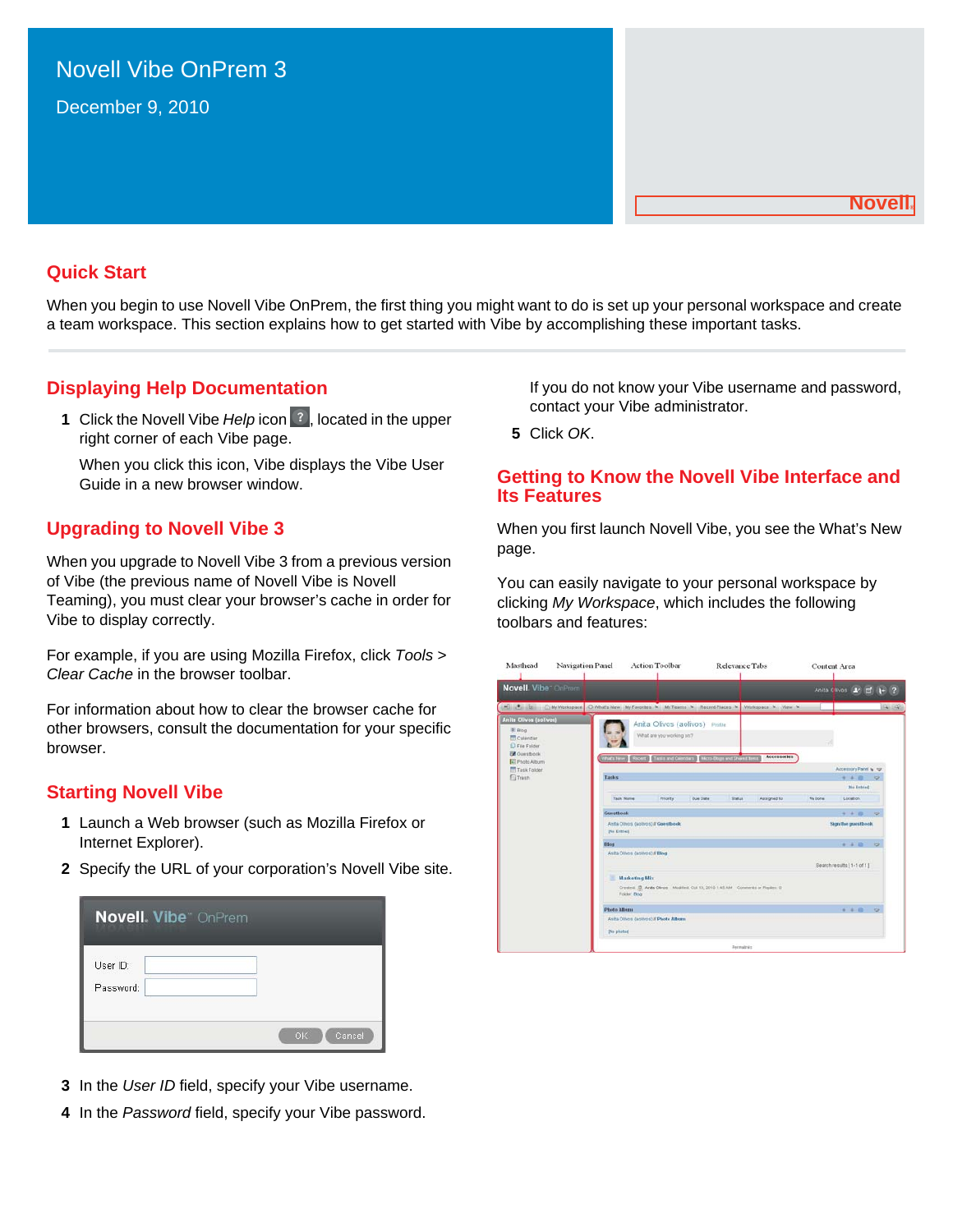### UNDERSTANDING THE MASTHEAD

The Masthead contains the following features:

**Personal Workspace Link:** Quickly access your personal workspace by clicking your linked name.

**Personal Preferences:** <sup>2</sup> Displays your personal preferences, such as the way you want entries to be displayed and how many entries you want to appear on a given page.

**Vibe Feed:** Displays live feeds of the latest entries in your teams, places you are following, or across the entire site.

Log Out: **<b>Logs** you out of the Vibe site.

**Help Documentation:** <sup>?</sup> Displays the Vibe Help documentation.

### UNDERSTANDING THE NAVIGATION PANEL

The Navigation panel contains a navigation tree that displays the current workspace and all sub-workspaces and sub-folders.

### UNDERSTANDING THE ACTION TOOLBAR

The Action toolbar contains the following features:

**Expand/Contract Navigation Panel Icon: 4 Hides and** displays the Navigation panel.

**Expand/Contract Header Icon:** Hides and displays the Masthead.

**Workspace Toolbar Icon:**  $\mathbb{B}$  Displays the Workspace toolbar, which enables you to quickly navigate to any location where you have appropriate rights.

**My Workspace:** Displays your personal workspace.

**What's New:** Displays the What's New page, where you can quickly see what's new in your teams, favorite places, and more.

**My Favorites:** Enables you to add a place as a favorite, or to quickly visit your favorite places on the Vibe site.

**My Teams:** Displays links to all of the team workspaces where you are a member.

**Workspace:** (This option is displayed only when you are viewing a workspace) Provides various functions that enable you to manage the workspace, including adding new folders, managing access control, configuring the workspace, and more.

**Folder:** (This option is displayed only when you are viewing a folder) Provides various functions that enable you to manage the folder, including adding new folders, managing access control, configuring the folder, and more.

**Recent Places:** Displays the places that you have most recently visited.

**View:** Enables you to accomplish various tasks, such as seeing what's new or unread in the workspace or folder, viewing who has access, viewing the Vibe clipboard, and accessing the Vibe Trash.

**Search:** Enables you to search the entire site for entries, places, and people. You can locate subject-matter experts, or see what information is available concerning a particular topic.

Click the *Search Options* icon  $\mathbb{F}$  if you want to specifically search for a person, place, or a tag. You can also use a saved search or perform an Advanced Search.

#### UNDERSTANDING THE RELEVANCE TABS IN THE HOME PAGE OF YOUR PERSONAL WORKSPACE

The home page of your personal workspace contains various tabs that are designed to help facilitate your work. Use these tabs as a central location where you can quickly be informed of new entries, upcoming tasks, your daily meetings, and more.

**What's New:** Enables you to quickly see new entries in your teams, places you are following, or across the entire site.

**Recent:** Enables you to view entries that you have recently posted, and entries that you have recently visited. Also, you can view who has recently visited your workspace.

**Tasks and Calendars:** Enables you to view tasks that are assigned to you, as well as today's events from the calendars you are following.

**Micro-Blogs and Shared Items:** Enables you to view the micro-blog entries of the people you are following, as well as items that people have shared with you.

**Accessories:** Contains an Accessory panel that lists entries from your Guestbook, Blog, and Photo Album folders.

### UNDERSTANDING THE CONTENT AREA

The Content Area in Vibe is where the majority of information is displayed, such as workspaces, folders, and entries.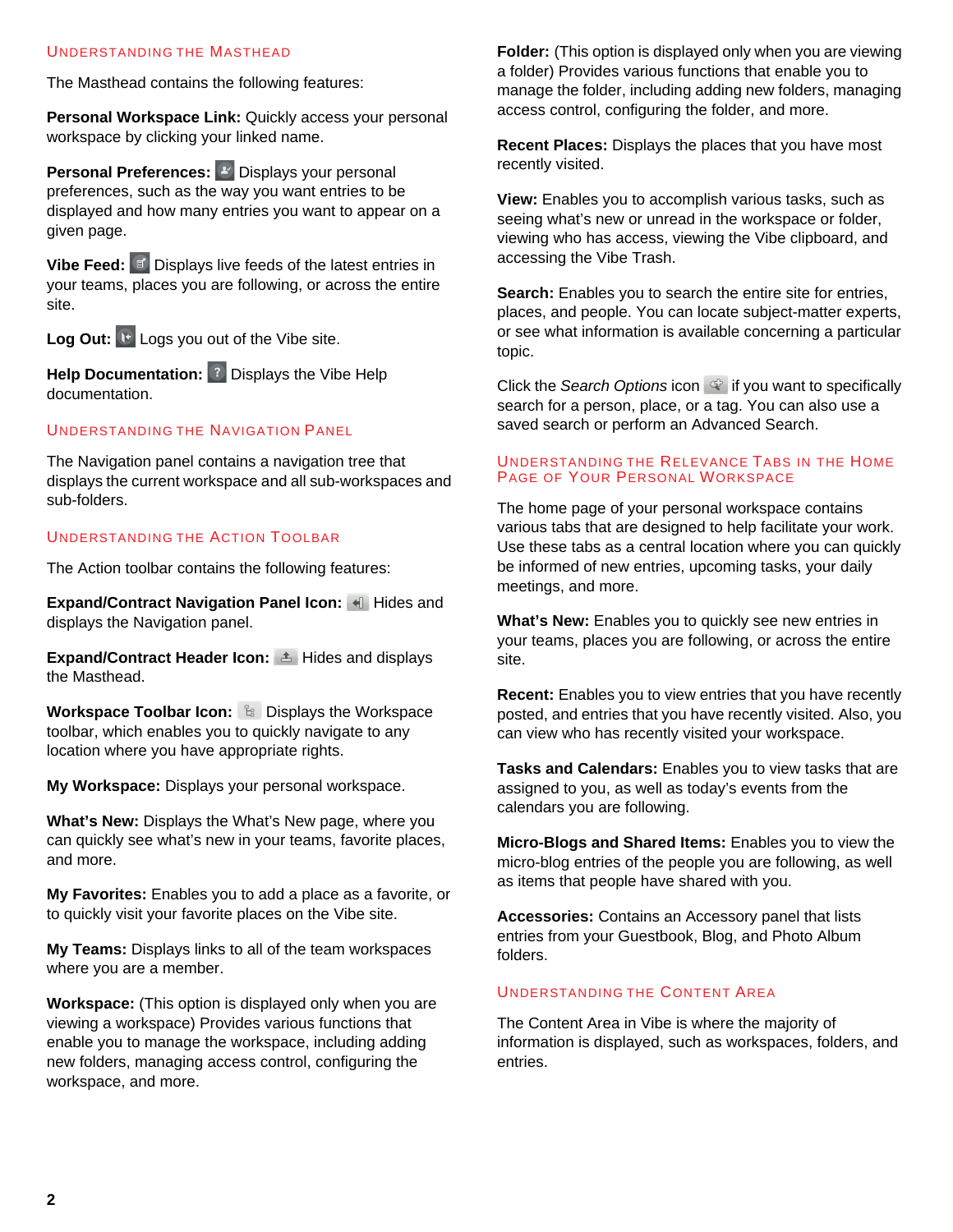## **Setting Up Your Personal Workspace**

Before you take advantage of all of the features and functionality of Novell Vibe, you might want to customize your personal workspace.

### MODIFYING YOUR PROFILE

You might need to manually update your profile in order for important contact information to be seen, such as your email address, phone number, time zone, and picture.

Another reason to modify your profile is to publicize your skills and past experience to other Vibe users. One advantage of Vibe is the ability to find experts on any subject within your organization. You, as a Vibe user, have the ability to be a subject-matter expert.

**NOTE:** If you are unable to modify your personal information (such as your Vibe password) as described in this section, it is most likely because your personal information is being synchronized from an external directory server. You must consult your Vibe administrator to make changes.

**1** In the home page of your personal workspace, click the *Profile* link next to your name and avatar.

or

Click your *Presence* icon **b**, located next to any entry that you have created or modified, then click *Profile*.

Your profile is displayed.

If you are a new user, your profile probably does not currently contain much information.

**2** Click *Edit* in the upper right corner of the profile.

The User page is displayed.

- **3** Change your password, e-mail address, phone number, time zone, language of the interface, upload a picture, and more.
- **4** When you are finished modifying your profile, click *OK*.

### BRANDING YOUR WORKSPACE

Adding a personal brand to your workspace can enhance the appearance of your workspace and make you feel more at home.

- **1** Navigate to your personal workspace.
- **2** Click *Workspace* > *Brand Workspace*.

The Workspace/Folder Branding dialog box is displayed.

**3** Specify the following information to create your desired brand.

**Use Branding Image:** Select this option if you want to use the drop-down list to select an existing image, or click the *Browse* icon  $\frac{1}{2}$  to browse to an image on your computer's file system.

**Use Advanced Branding:** Select this option, then click *Advanced* if you want to create a brand that includes advanced features, such as a YouTube video.

You can add a YouTube video in your branding section by clicking the *Video* icon **.**.

**Background Image:** Use the drop-down list to select an existing image, or click the *Browse* icon  $\frac{a}{b}$  to browse to an image on your computer's file system.

The background image is displayed behind your regular branding.

**Stretch Image:** Stretches the background image so that it occupies the entire branding area.

If you stretch your background image, the image overrides any background color that you have set.

**Background Color:** Adds a background color that occupies the entire branding area. To change the background color, click the color name to the right of this field, select the new color, then click *OK*.

If you added a background image and stretched the image, the background color is not displayed.

**Text Color:** Changes the text color of the workspace name in the upper right corner of the branding area. To change the text color, click the color name to the right of this field, select the new color, then click *OK*.

**Clear branding:** Click this option to clear all your current branding selections.

**4** Click *OK*.

Your workspace now displays the brand that you created.

### **Creating a Team Workspace**

By default, everyone in Novell Vibe has rights to create a team workspace.

Team workspaces are the most common type of workspaces. They facilitate team objectives by enabling team members to quickly share files, share ideas, and work together more efficiently and effectively.

To create a team workspace:

**1** Click the *Browse* icon **in the Action toolbar, then** expand *Home Workspace* in the Workspace tree.

The Home Workspace directory is the highest-level folder in the workspace tree, and might be named something specific to your organization.

- **2** Click *Team Workspaces*.
- **3** Click *Add a Team Workspace*.

If you do not see this option, your site administrator has not permitted you to create a new workspace at this level. Continue to expand the workspace tree,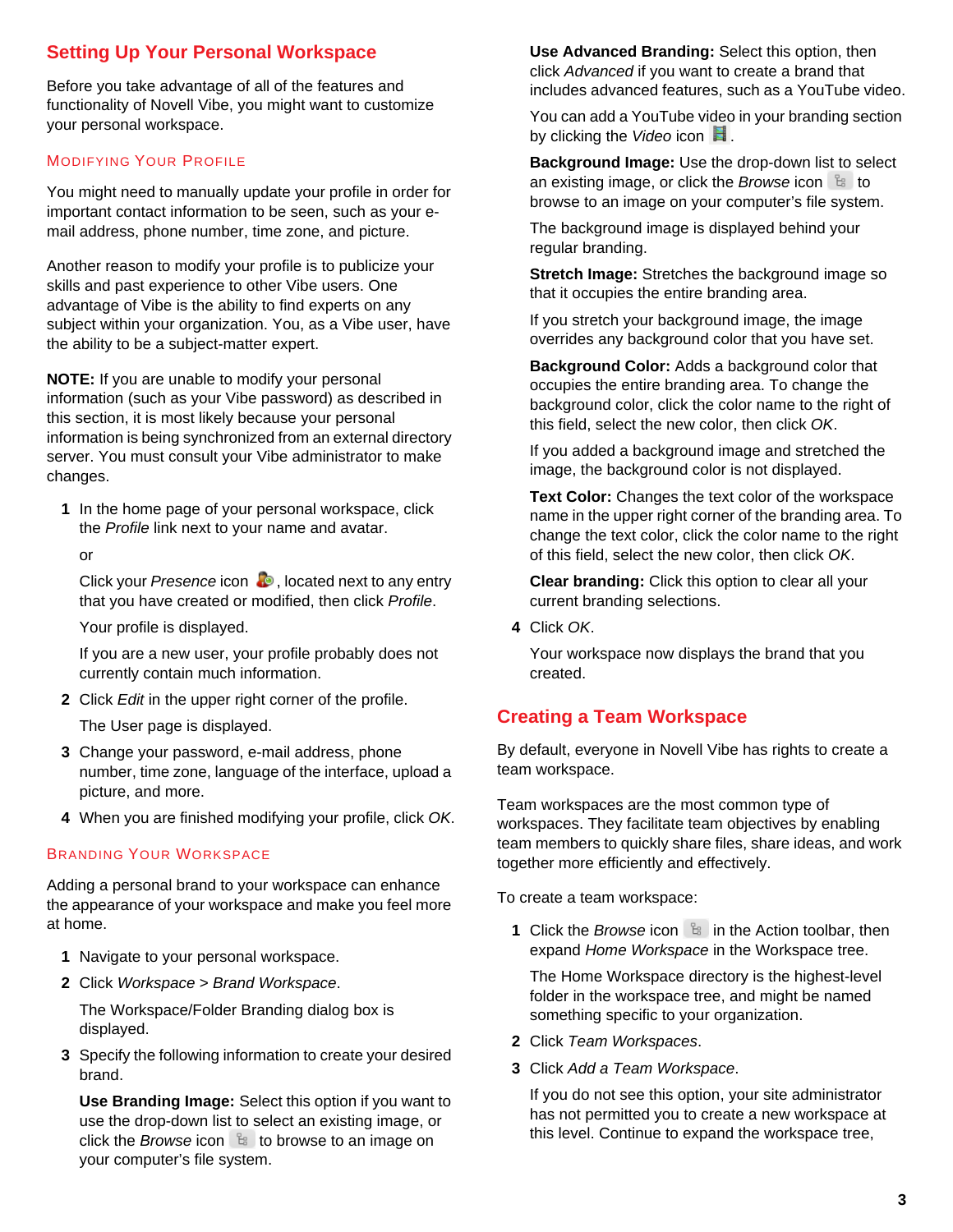following the path of your organizational unit, then click the name of the directory where you want to create the new team workspace.

The Add a Team Workspace page is displayed.

**4** Specify the following information:

**Title:** Provide a title for the workspace.

**Team Members:** Specify the team members.

You can specify individual users, entire groups, or add names that are on your clipboard.

**Workspace Folders:** Select the folders that you want the workspace to contain.

If you later decide that you want to add additional folders, you can add them at any time.

**Announcement:** (Optional) Select the check box, then type a message in the *Announcement Text* field.

This message informs team members about the existence of the workspace, and can also explain the value of the workspace.

**5** Click *OK* to create the new workspace.

### **Using Novell Vibe Folders**

Novell Vibe includes multiple types of folders that enable you to organize the various kinds of information in your workspaces.

#### **DISCUSSION**

Use discussions as a way of obtaining comments and feedback to questions and thoughts that you might have. You can start general discussion threads in the Discussion folder in your personal workspace. For discussion threads that are more specific to a project and team, start the discussion thread in the Discussion folder of an appropriate team workspace.

#### BLOG

Blogs are a good way to express your thoughts about topics that are important to you. For example, if you are working on a project and are responsible for a certain aspect of that project, you can update your team on your individual progress by posting a blog in the Blog folder in the team workspace.

#### **CALENDAR**

Vibe enables you to create a Calendar folder in any workspace that you desire. You can maintain a personal calendar in your personal workspace, and then add separate calendars in your team workspaces to keep track of events that are specific to that team.

### **GUESTBOOK**

The Guestbook folder in Vibe is a place to store all of your guestbook entries. By default, users can sign your Guestbook by clicking the *Overview* tab on the home page of your personal workspace. This is a quick way for your friends and co-workers to communicate with you.

### FILES

Files folders in Vibe make it easy to store and keep track of your files. You can store personal files in the Files folder in your personal workspace, and team-related files in your individual team folders. This makes it easy to share files with your teammates and others who might be interested in viewing them.

### **MILESTONES**

Milestones folders track the progress of several Tasks folders. Although you can use Milestones folders outside of the scope of a project workspace, they are most often used in those workspaces.

### MICRO-BLOG

The Micro-Blog folder in Vibe is a place to store all of your micro-blog entries. Use the Micro-Blog feature to capture quick personal notes, or to inform others of what you are currently working on. This provides a greater transparency, so those you work with know what you are doing, and how they might offer assistance to help you accomplish your tasks.

You can navigate to someone else's Micro-Blog folder to see what they have been working on, and possibly provide help by sharing your knowledge and experience.

### MIRRORED FILES

Mirrored Files folders reference a file system on an external server, instead of the Vibe file system where other Vibe information is stored. Mirrored Files folders can reference any WebDAV or local file path.

### PHOTO ALBUM

Photo albums store and display pictures. You can store your personal photos in the Photo Album in your personal workspace, and team-related photos in the Photo Album of the team workspace.

#### **SURVEYS**

Surveys folders store surveys that you or other Vibe users have created. Surveys enable you to poll team members, or any other Vibe users, about issues that are important to you, your team, or your company.